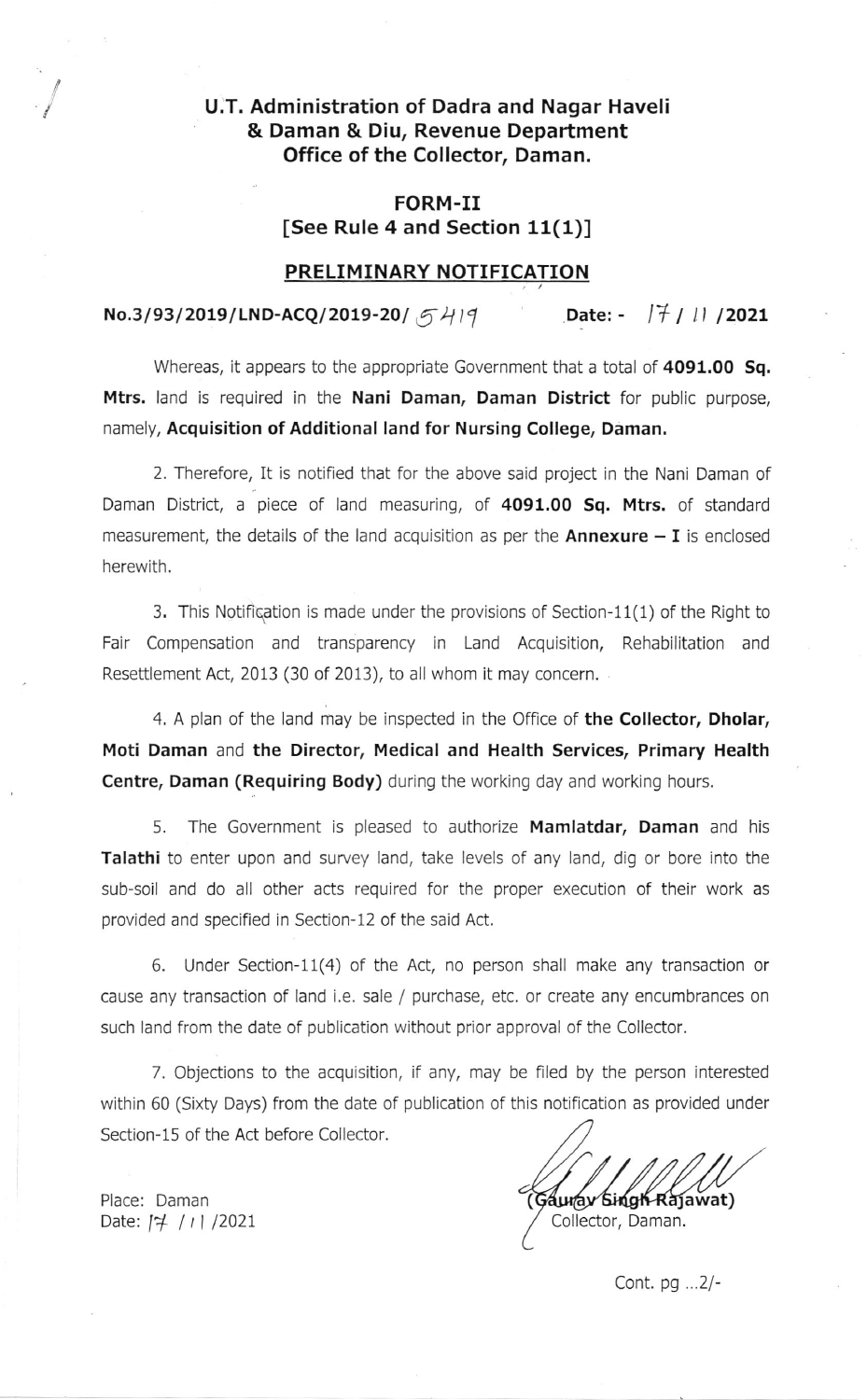- 1. The Chief Executive Officer, District Panchayat, Daman with a request to display at prominent'place for wide publicity at Nani Daman.
- 2. The Director, Medical and Health Services, Primary Health Centre, Daman
- 3. The Deputy Director of Planning & Statistics, Daman with a request to publish the in Official Gazette.
- A. The DIO, NIC, Daman with a request to upload the said Notification on Official website.
- 5. The Field Publicity Officer, Daman is requested to publish in the Local daily news papers as per guidelines.
- 6. The Executive Engineer, PWD, Daman.
- 7. The Assistant Director (OL), Secretariat, Daman for translation.
- B. The Mamlatdar, Daman with a request to publish at prominent places and also requested to arrange to serve upon the all persons interested in land.
- 9. The Enquiry Officer City Survey Daman for Information.

#### Copy to:-

- 1) The Staff Officer to Administrator, Secretariat, Daman.
- 2) PA to the Advisor, Secretariat, Daman.
- 3) PA to the Finance Secretary, Secretariat, Daman.
- 4) Guard File / Office Copy.